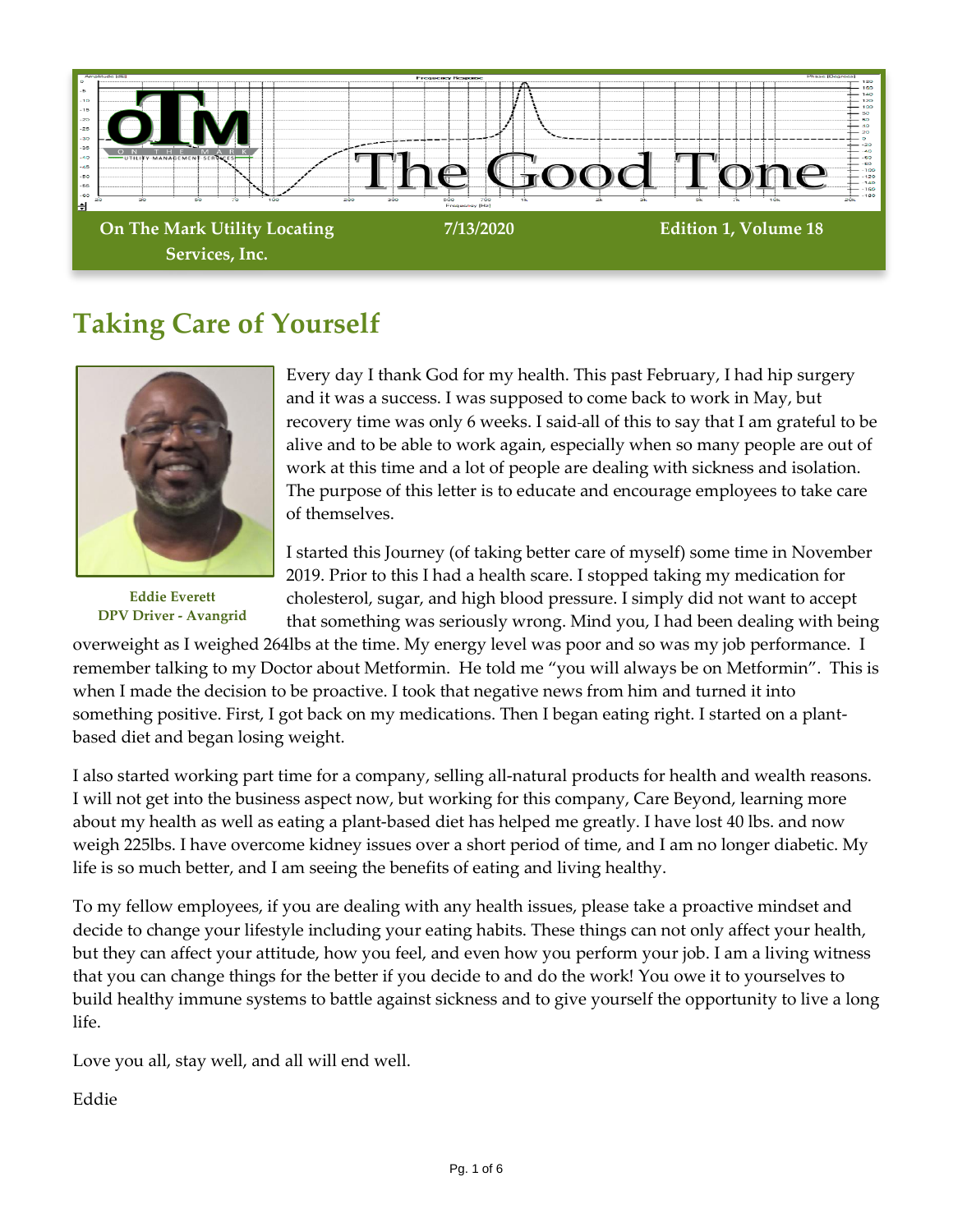## **Despite COVID-19 - New Business Growth**



Despite COVID-19, OTM continues to obtain new business and grow. We started 2020 with 37 employees and now as we move through July, we are approaching 70! As you know, many businesses have shut down or at a minimum, slowed down due to COVID-19. OTM however, added our largest contract, **[Avangrid Damage Prevention Program](https://12e01c37-f936-62ee-c3b5-d01ce01e03b3.filesusr.com/ugd/4db0aa_8ddbe80892c6472aba3064217f603e03.pdf)**, in late March.

This past June, we made a bid and were awarded two small 811 one-call fiber utility locating contracts for **New York State Unified Court System in Buffalo and White Plains NY**. In late June, we were contacted by Avangrid and asked to provide a proposal to do **gas & electric 811 one-call locating for the city of Rochester, NY**. Our proposal was accepted, and we were awarded a 3-year contract for this work. By providing quality, responsive locating



service, we may have an opportunity to expand our service to the surrounding towns (e.g., Greece, Webster, Henrietta, etc.) by making sure this program is a success. In addition to these one-call facilities locating programs, Orange & Rockland Utilities/ConEdison has given us an 18 month contract extension on our **Damage Prevention Program.**

While we work tirelessly to provide quality services, we also recognize that this new business, particularly, in light of what we are encountering as a nation, is nothing but the grace and favor of God and for this we are truly thankful!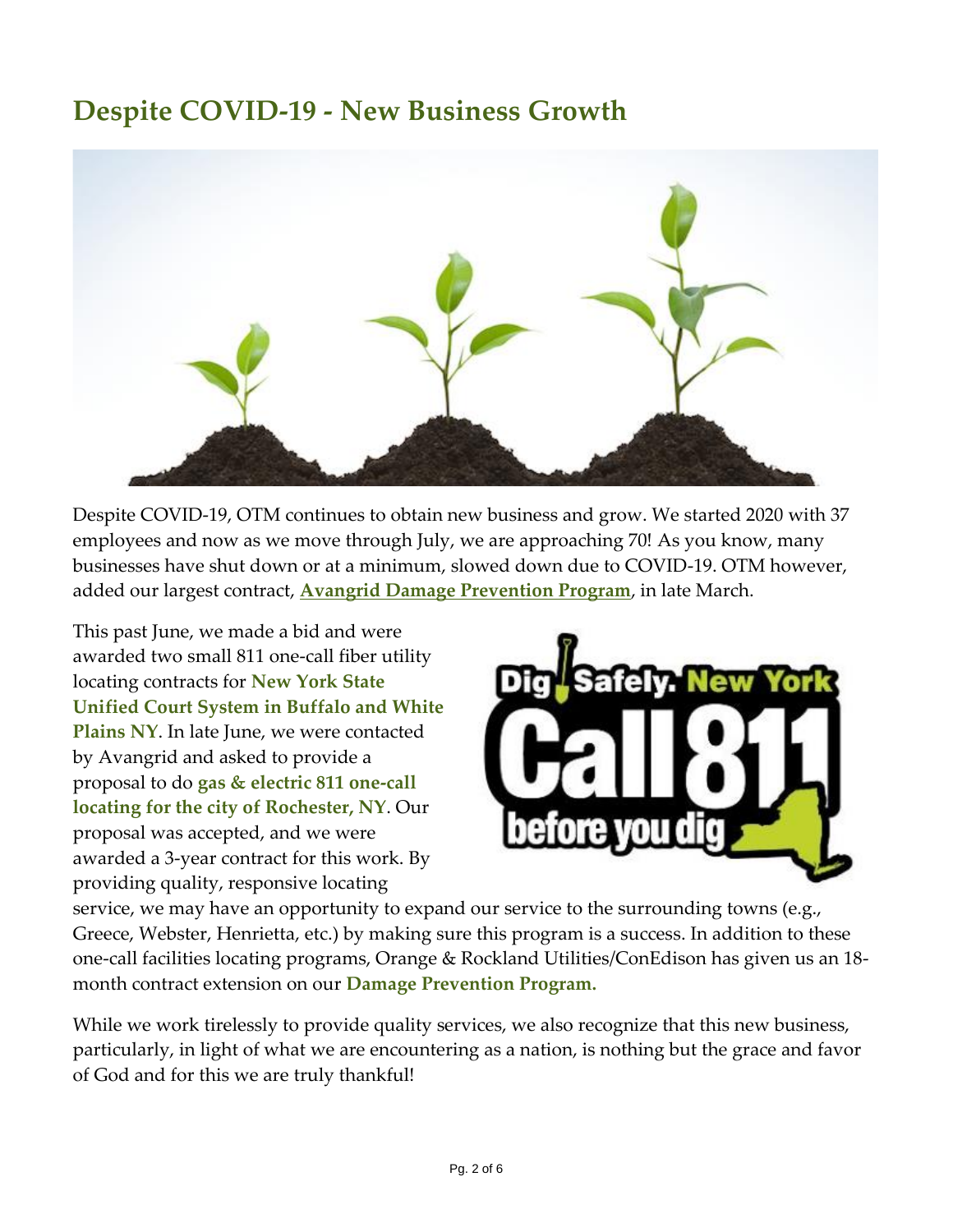# **Employee Survey Results**

Thank you to those who took the time to bless us with input/feedback on the **So Tell Us What You Really Think** employee survey! We appreciate it. Below are the results:

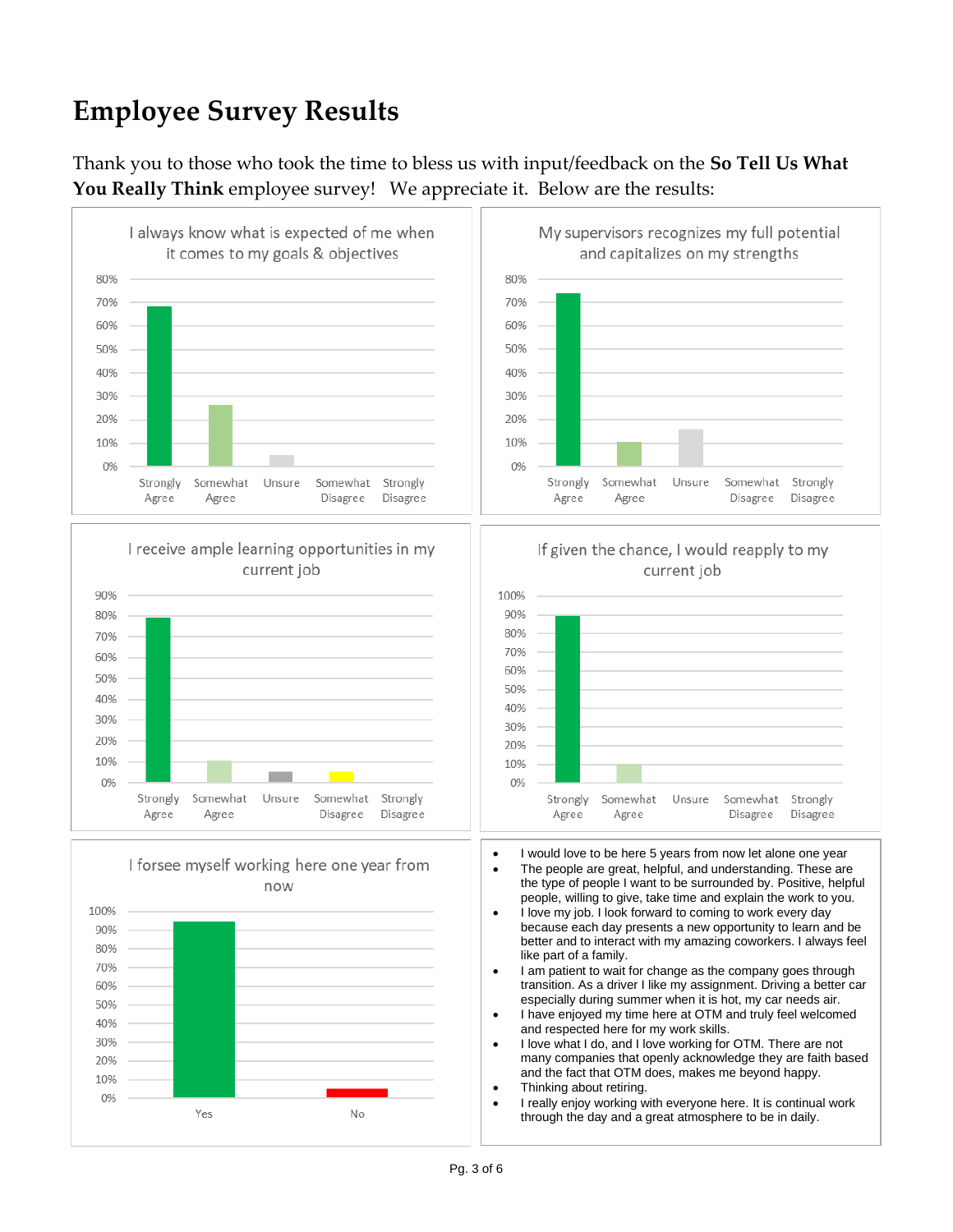#### **Survey Results**, continued

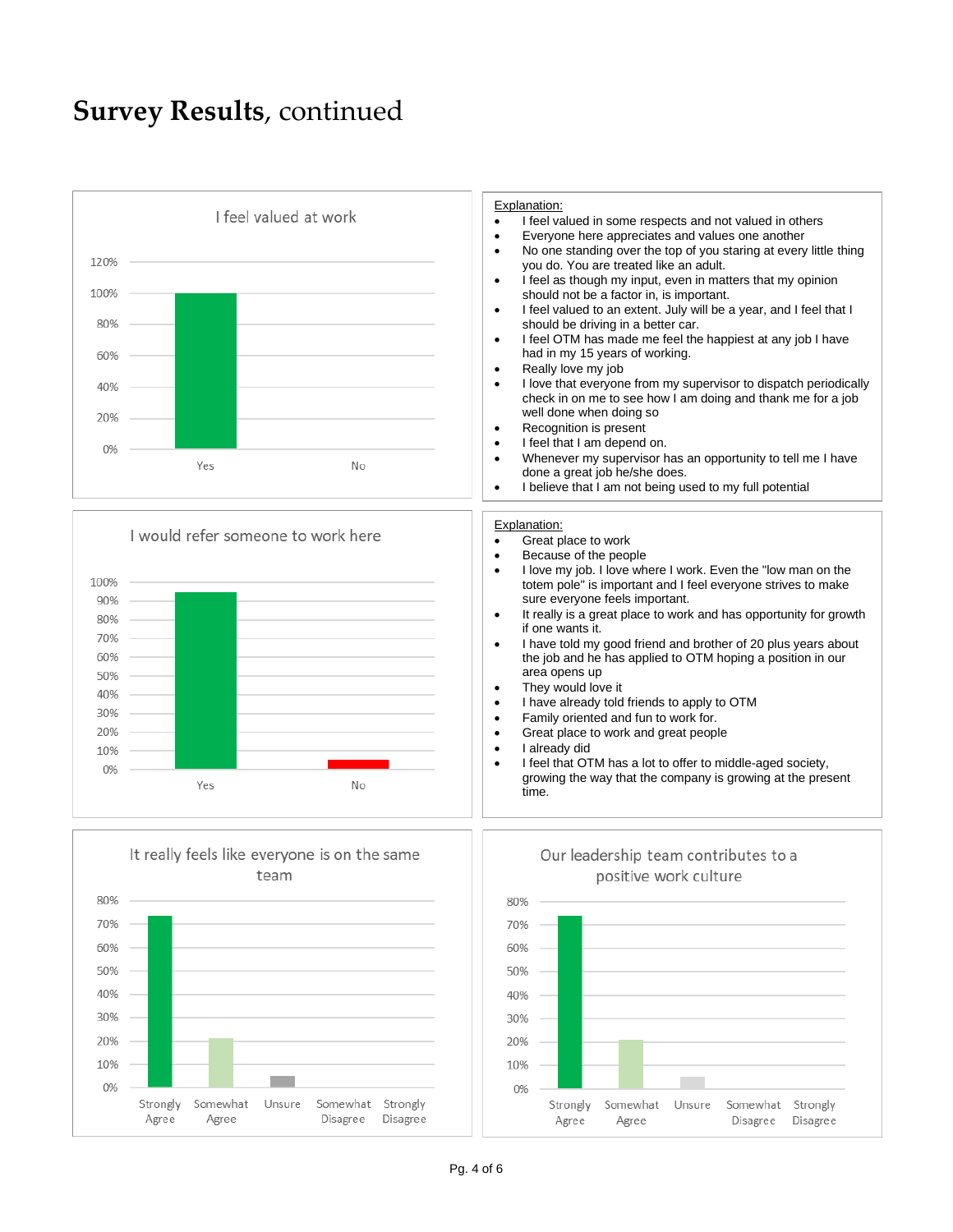### **Survey Results**, continued

#### **These are 3 words I would use to describe our company's culture:**

- Progressive, sound, positive
- Vague, Phony, Bossy
- **Family** oriented
- Loyal. Determined. **Family**
- Full, teachable, exploring
- Friendly and **team** oriented
- Positive, Helpful and Accommodating.
- **Family**, fulfilling, fantastic
- Caring, understanding, a family type work force
- Safety, Leadership, Fun
- Safe, honest, caring
- <mark>Faith</mark>, Safety, <mark>Family</mark>
- Family, Fun, Honest
- Values, beliefs, attitudes
- **Leadership** honesty respect
- Transparent, honest, aware
- Very strong
- Teamwork friendly helpful
- Family, United, Diverse











#### Do you have any other comments, questions, concerns, or additional feedback you would like to share?

- I feel that any employee that has potential and other areas should always be given the chance to perform those potential and also be giving the incentives that is due because of holding certain potentials, not that he's limited in one area do to others
- The older driver's need to be considered for better vehicles, mainly the one who are driving cars with no air.
- Being new (3 months in) and hired at the beginning of a PANDEMIC it is hard to evaluate this type of work. However, I think the people here at OTM have been wonderful. They have been very helpful and understanding. I hope some kind of training will be available, like more one-on-one to learn more about what OTM does other than enforcing code.
- I look forward to hopefully many years of working here at OTM and growing with this company
- Start the workday with a smile and glad I work here
- There are many things to say that are good. Have a great day.
- Stay the course